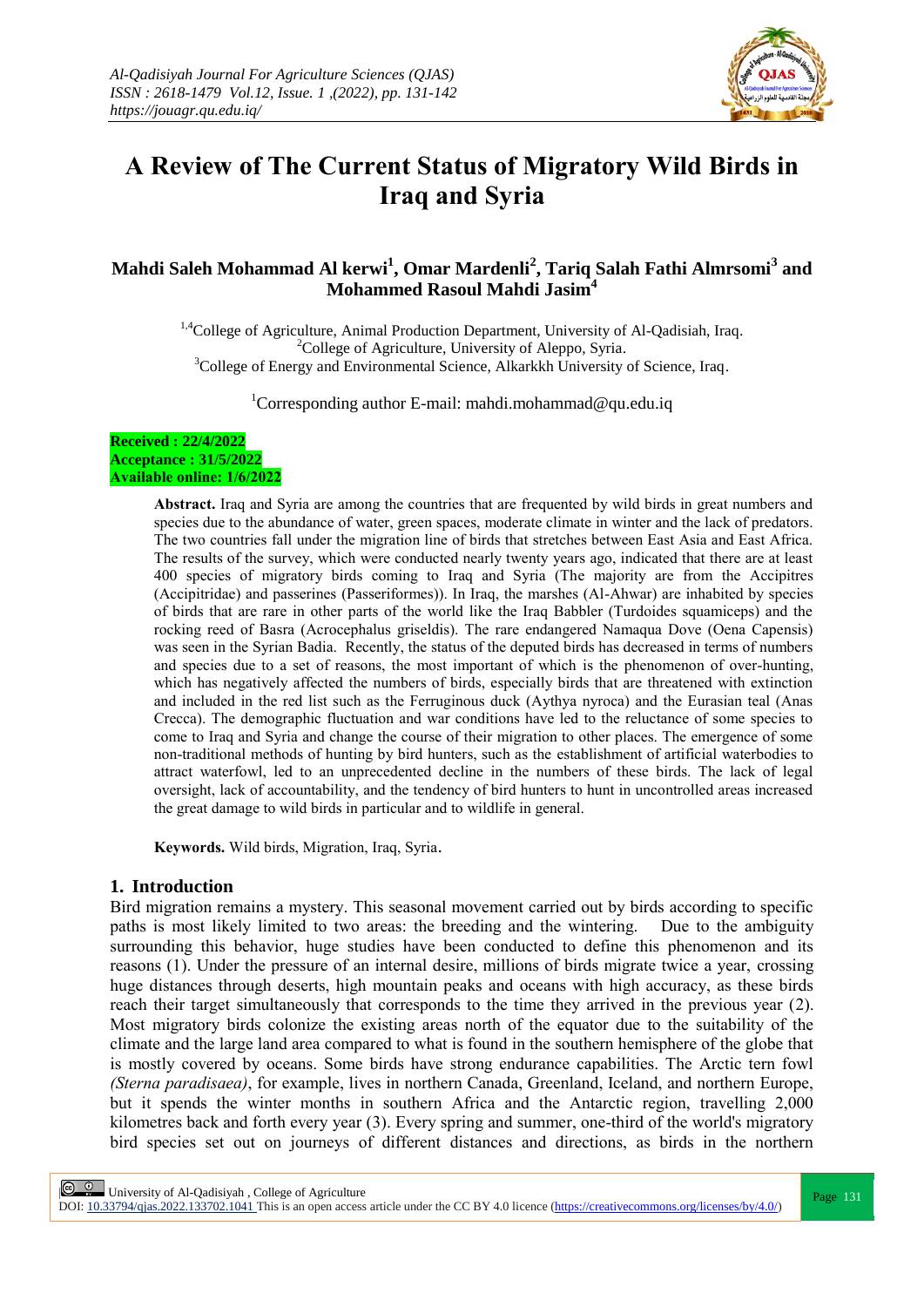

hemisphere take a path north-south in the fall and take the opposite direction in the spring, the birds migrate in northern Europe either through Turkey or the Strait of Gibraltar.

In Iraq, several important factors affect the weather, including the astronomical position which determines the angle of incidence of the sun's rays and the length of the hours of the day. Iraq, in particular, located between latitude 29 ° and 37 ° north, this location has given it a temperature similar to tropical regions (4). Accordingly, Iraq has many important components that made it an environment with biodiversity of wild birds at the level of type and number. The water bodies in Iraq (the most important of which are the marshes (Al-Ahwar)), attract many migratory wild birds, whether as a resident or visiting birds during the winter and summer seasons. Syria enjoys four seasons throughout the year, the climate is divided into two regions: Mediterranean climate in the coastal region and vicinity and a dry climate in the rest of the regions towards the east and south (5). Syria wildlife is characterized by great biodiversity due to the climatic diversity and the location in the middle of the three continents of the ancient world: Asia, Africa and Europe, which made it a gateway for the migration of many species from north to south and vice versa. However, Syria differs from Iraq in terms of the biodiversity of wild birds because it lacks water bodies compared to Iraq and because most of the migratory wild birds frequent the desert areas like the Syrian Al-Badia.

In this paper, we will derive a synthesis for the status of bird migration in Iraq and Syria, taking into account the biological diversity of the birds and the factors affecting the nature of migration.

## **2. Biodiversity Mosaic of Migratory Wild Birds in Iraq and Syria**

It can be said that Iraq and Syria are relatively rich in biological diversity of wild birds, as the two countries' occurrence within more than one major migration line made this region a haven for many birds, especially small birds that avoid crossing water bodies (seas and oceans).

Geographically, both countries are located in the warm latitude belt that stretches between the cold northern and hot southern regions (4; 5). As a comparison, Iraq is the country with the most migratory birds compared to Syria due to a large number of freshwater bodies, specifically the marshes area (Al-Ahwar), while Syria is characterized by vast areas of land, especially in the Syrian Badia, where this region is characterized by high- temperature rates and the biodiversity of wild plants, which are the main food for birds. In general, the importance of the geographical location concerning the biological diversity of wild birds in the two countries can be illustrated in Figure 1, where it is noted that the areas frequented by wild birds in both countries are close to each other, namely the Marshes region and the Syrian Badia. It should also be noted that there are very important areas of biodiversity of wild birds in the areas bordering the three countries: Iraq, Syria and Turkey. To investigate future species, numerous surveys and controls have been conducted over the last twenty years. Basically, all of the results obtained about the species and their behavioral characteristics were carried out through biological survey research and observations of the local population, especially those interested in hunting. In Iraq, according to the survey results of the Iraq Key Biodiversity Areas (KBA) Project from 2005 to 2008 (Basrah, Mis- san, Thi-Qar, Erbil, Sulaimanie and Dohuk), 159 species belonging to different families were documented, from the previous number, 110 species were considered as winter visitors, while the rest of the species were breeding (6). In Syria, 85 species were considered as winter visitors, 15species as summer visitors in an unlike statistic, 143 species of migratory birds stopped breeding in Syria. 71 species of migratory birds that do not breed. 83 species that live throughout the winter season. 15 species of birds that live throughout the summer. Also, 53 of these species of birds are considered endangered (Salloum, 2020).

Several studies have been conducted on the biodiversity of wild birds in Syria. These studies included many species whose existence in Syria depends on several factors, including the date and time of the study, the survey methods and the current situation (existing or not present). However, Table 2 shows some of the types that have been documented through these studies (8; 9; 10 and 11). In general, many of the birds of Bilad AL-Sham (Syria, Lebanon, Jordan and Palestine) are crossing that cross from Europe and Western Asia, avoiding the coldness and going to hot countries such as the Arabian Peninsula and sub-Saharan Africa in pursuit of sustenance and warmth, and remain for about five months and sometimes more, and when the warm season comes in Europe And western Asia, including Bilad AL-Sham - these birds return to it for reproduction. Countless thousands of migratory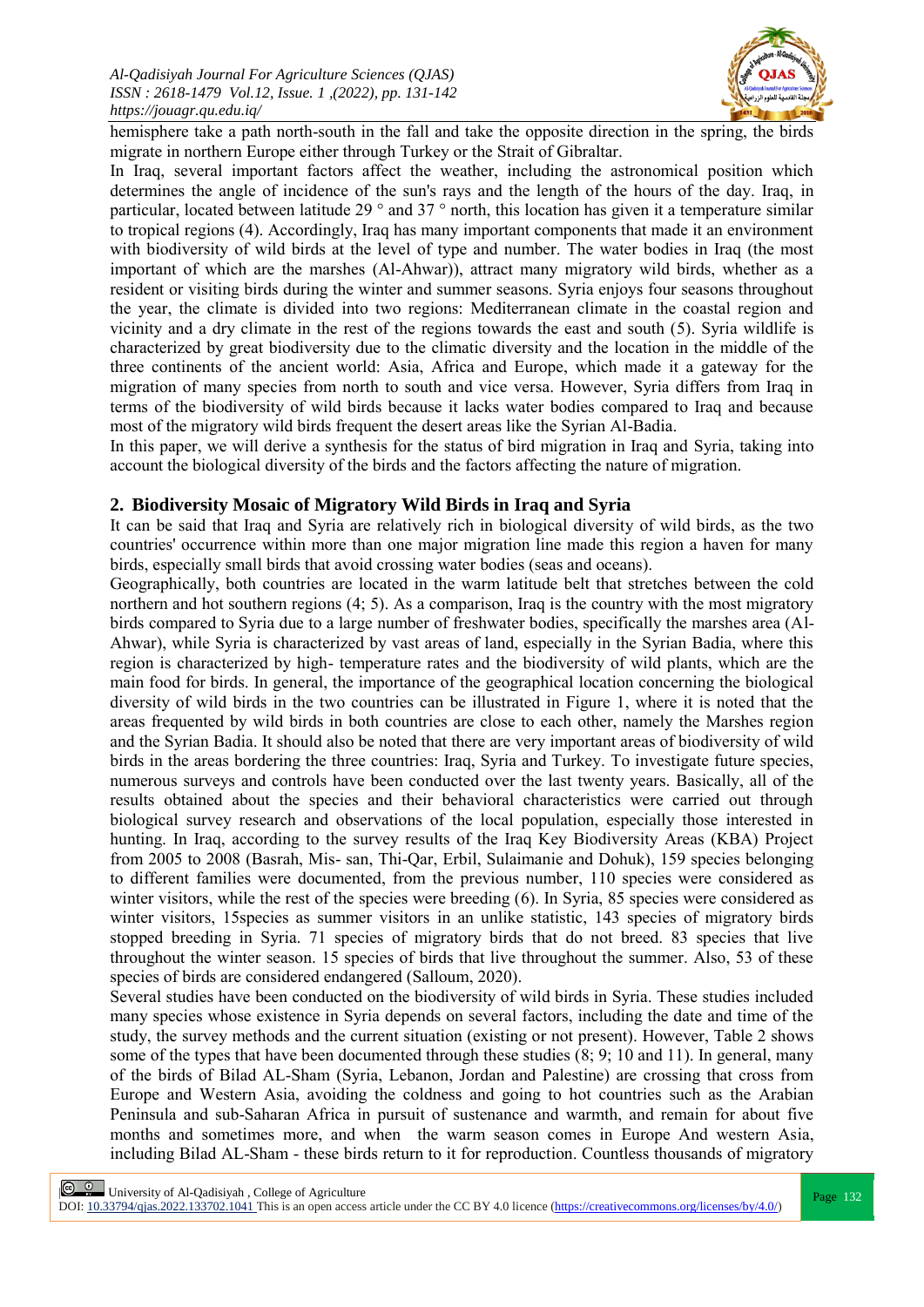

birds cross Bilad AL-Sham during the spring and autumn seasons, most notably storks, pike, ducks, geese, pelicans and some prey.



**Figure 1.** The main places of the relative convergence of biodiversity of migratory wild birds in Iraq, Syria and Turkey.

Table 1. Birds recorded during KBA surveys of the southern marshes of Iraq in winter and summer 2005 to 2008 (reproduced from [6]).

| <b>Common name</b><br>(English) | <b>Scientific name</b>         | <b>Summer Winter</b>     |                  | <b>Status as determined by</b><br>these surveys |
|---------------------------------|--------------------------------|--------------------------|------------------|-------------------------------------------------|
| <b>Black Francolin</b>          | Francolinus francolinus        | $+$                      | $+$              | Resident breeder                                |
| Common Quail                    | Coturnix coturnix              | $+$                      | $+$              | Passage migrant and winter<br>visitor           |
| Greylag Goose                   | Anser anser                    | $\overline{\phantom{a}}$ | $+$              | Winter visitor                                  |
| <b>Whooper Swan</b>             | Cygnus cygnus                  |                          | $+$              | Rare winter visitor                             |
| Greater White-fronted<br>Goose  | Anser albifrons                |                          | $+$              | Winter visitor                                  |
| Common Shelduck                 | Tadorna tadorna                | $\overline{\phantom{a}}$ | $+$              | Winter visitor                                  |
| Ruddy Shelduck                  | Tadorna ferruginea             |                          | $\boldsymbol{+}$ | Winter visitor                                  |
| Gadwall                         | Anas strepera                  |                          | $^{+}$           | Winter visitor                                  |
| Eurasian Wigeon                 | Anas penelope                  |                          | $+$              | Winter visitor                                  |
| Mallard                         | Anas platyrhynchos             | $+$                      | $+$              | Winter visitor; some<br>remain in summer        |
| Northern Shoveler               | Anas clypeata                  | $+$                      | $+$              | Winter visitor; some<br>present in summer       |
| Northern Pintail                | Anas acuta                     | $\overline{\phantom{a}}$ | $+$              | Winter visitor                                  |
| Garganey                        | Anas querquedula               | $^+$                     | $^{+}$           | Winter visitor; may also breed                  |
| Eurasian Teal                   | Anas crecca                    |                          | $+$              | Winter visitor                                  |
| Marbled Duck CC, GT             | Marmaronetta<br>angustirostris | $\boldsymbol{+}$         | $+$              | Resident breeder and<br>winter visitor          |
| Red-crested Pochard CC          | Netta rufina                   |                          |                  | Winter visitor                                  |
| <b>Common Pochard</b>           | Aythya ferina                  |                          | $^{+}$           | Winter visitor                                  |
| Ferruginous Duck CC, GT         | Aythya nyroca                  | $+$                      | $+$              | Winter visitor; some may<br>remain to breed     |
| <b>Tufted Duck</b>              | Aythya fuligula                |                          | $+$              | Winter visitor                                  |
| White-headed Duck CC,<br>GT     | Oxyura leucocephala            | $\overline{\phantom{a}}$ | $+$              | Winter visitor                                  |
| Little Grebe (Dabchick)         | Tachybaptus ruficollis         | $+$                      | $+$              | Resident breeder and                            |

**Page 133** University of Al-Qadisiyah , College of Agriculture<br>DOI: <u>10.33794/qjas.2022.133702.1041</u> This is an open access article under the CC BY 4.0 licence (https://creativecommons.org/licenses/by/4.0/)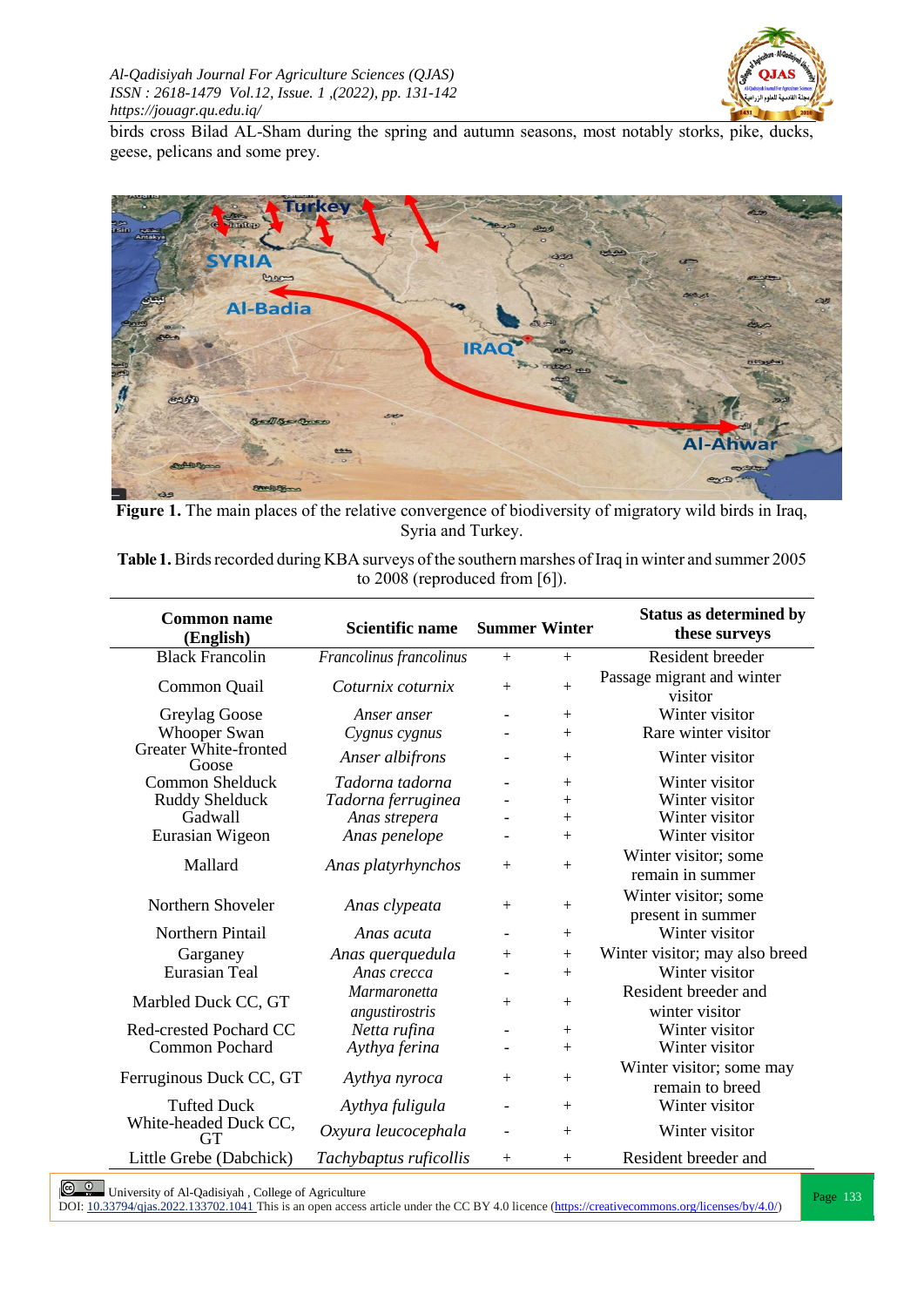

| <b>Common name</b><br>(English)              | <b>Scientific name</b>                    | <b>Summer Winter</b>     |                                          | <b>Status as determined by</b><br>these surveys |
|----------------------------------------------|-------------------------------------------|--------------------------|------------------------------------------|-------------------------------------------------|
| <b>Great Crested Grebe</b>                   | Podiceps cristatus                        | $^{+}$                   | $\ddag$                                  | Resident breeder and                            |
| <b>Black-necked Grebe</b>                    |                                           |                          |                                          | winter visitor<br>Winter visitor                |
|                                              | Podiceps nigricollis                      |                          | $\hspace{0.1mm} +$                       | Passage migrant and winter                      |
| Greater Flamingo CC                          | Phoenicopterus roseus                     | $^{+}$                   |                                          | visitor                                         |
|                                              |                                           |                          |                                          | Winter visitor; some may                        |
| <b>Western White Stork</b>                   | Ciconia ciconia                           | $^{+}$                   | $+$                                      | breed                                           |
| Sacred Ibis CC                               | Threskiornis aethiopicus                  | $^{+}$                   | $\boldsymbol{+}$                         | Resident breeder                                |
| Glossy Ibis                                  | Plegadis falcinellus                      | $^{+}$                   | $^{+}$                                   | Winter visitor; may also breed                  |
| Eurasian Spoonbill CC                        | Platalea leucorodia                       | $^{+}$                   | $^{+}$                                   | Breeding summer visitor                         |
| Eurasian Bittern CC                          | Botaurus stellaris                        | $^{+}$                   | $^{+}$                                   | Resident breeder and<br>winter visitor          |
| Little Bittern                               | Ixobrychus minutus                        | $^{+}$                   | $^{+}$                                   | Resident breeder and                            |
|                                              |                                           |                          |                                          | winter visitor                                  |
| <b>Black-crowned</b>                         | Nycticorax nycticorax                     | $^{+}$                   | $^{+}$                                   | Resident breeder and                            |
| Night Heron                                  |                                           |                          |                                          | winter visitor                                  |
| Squacco Heron                                | Ardeola ralloides                         | $^+$                     | $\ddag$                                  | Resident breeder and                            |
|                                              |                                           |                          |                                          | winter visitor                                  |
| <b>Cattle Egret</b>                          | <b>Bubulcus</b> ibis                      | $^{+}$                   | $^{+}$                                   | Resident breeder and                            |
|                                              |                                           |                          |                                          | winter visitor                                  |
| Grey Heron                                   | Ardea cinerea                             | $^{+}$                   | $+$                                      | Resident breeder and                            |
| Goliath Heron CC                             |                                           |                          |                                          | winter visitor                                  |
|                                              | Ardea goliath                             | $^{+}$                   | $+$                                      | Reported to breed<br>Resident breeder and       |
| Purple Heron                                 | Ardea purpurea                            | $^{+}$                   | $^{+}$                                   | winter visitor                                  |
| <b>Great Egret</b>                           | Ardea [Egretta] alba                      | $\overline{\phantom{a}}$ | $\boldsymbol{+}$                         | Winter visitor                                  |
|                                              |                                           |                          |                                          | Winter visitor; some                            |
| Little Egret                                 | Egretta garzetta                          | $^{+}$                   | $^+$                                     | remain in summer                                |
| Western Reef                                 | Egretta gularis                           | $^{+}$                   |                                          | Present in summer                               |
| Heron (Reef Egret)                           |                                           |                          |                                          |                                                 |
| Great White Pelican CC                       | Pelecanus onocrotalus                     | $\overline{\phantom{a}}$ | $^{+}$                                   | Winter visitor                                  |
| Pygmy Cormorant CC                           | Phalacrocorax                             | $^{+}$                   | $^{+}$                                   | Resident breeder and                            |
|                                              | pygmaeus                                  |                          |                                          | winter visitor                                  |
| <b>Great Cormorant</b>                       | Phalacrocorax carbo                       |                          | $\hspace{0.1mm} +$                       | Winter visitor<br>Resident breeder              |
| Darter (African Darter) CC<br>Common Kestrel | Anhinga melanogaster<br>Falco tinnunculus | $^+$                     | $\hspace{0.1mm} +$<br>$\hspace{0.1mm} +$ | Winter visitor                                  |
| <b>Western Marsh Harrier</b>                 | Circus aeruginosus                        |                          | $\hspace{0.1mm} +$                       | Winter visitor                                  |
| <b>Black-winged Kite</b>                     | Elanus caeruleus                          | $^+$                     | $\hspace{0.1mm} +$                       | Rare resident                                   |
| Long-legged Buzzard                          | <b>Buteo</b> rufinus                      |                          | $\hspace{0.1mm} +$                       | Winter visitor                                  |
| Hen Harrier                                  | Circus cyaneus                            |                          | $\hspace{0.1mm} +$                       | Winter visitor                                  |
| Eurasian Sparrowhawk                         | Accipiter nisus                           |                          | $\hspace{0.1mm} +$                       | Winter visitor                                  |
| <b>Greater Spotted Eagle</b><br>CC, GT       | Aquila clanga                             |                          | $\boldsymbol{+}$                         | Winter visitor                                  |
| Steppe Eagle CC                              | Aquila nipalensis                         |                          | $^{+}$                                   | Winter visitor                                  |
| Asian Imperial Eagle<br>CC, GT               | Aquila heliaca                            |                          |                                          |                                                 |
| Macqueen's Bustard GT,                       | Chlamydotis                               |                          |                                          |                                                 |
| <sub>CC</sub>                                | macqueenii                                |                          | $^+$                                     | Winter visitor                                  |
| Water Rail                                   | Rallus aquaticus                          |                          | $\hspace{0.1mm} +$                       | Winter visitor                                  |
| Little Crake                                 | Porzana parva                             |                          | $\overline{+}$                           | Winter visitor                                  |

**Page 134** University of Al-Qadisiyah, College of Agriculture<br>DOI: <u>10.33794/qjas.2022.133702.1041</u> This is an open access article under the CC BY 4.0 licence (https://creativecommons.org/licenses/by/4.0/)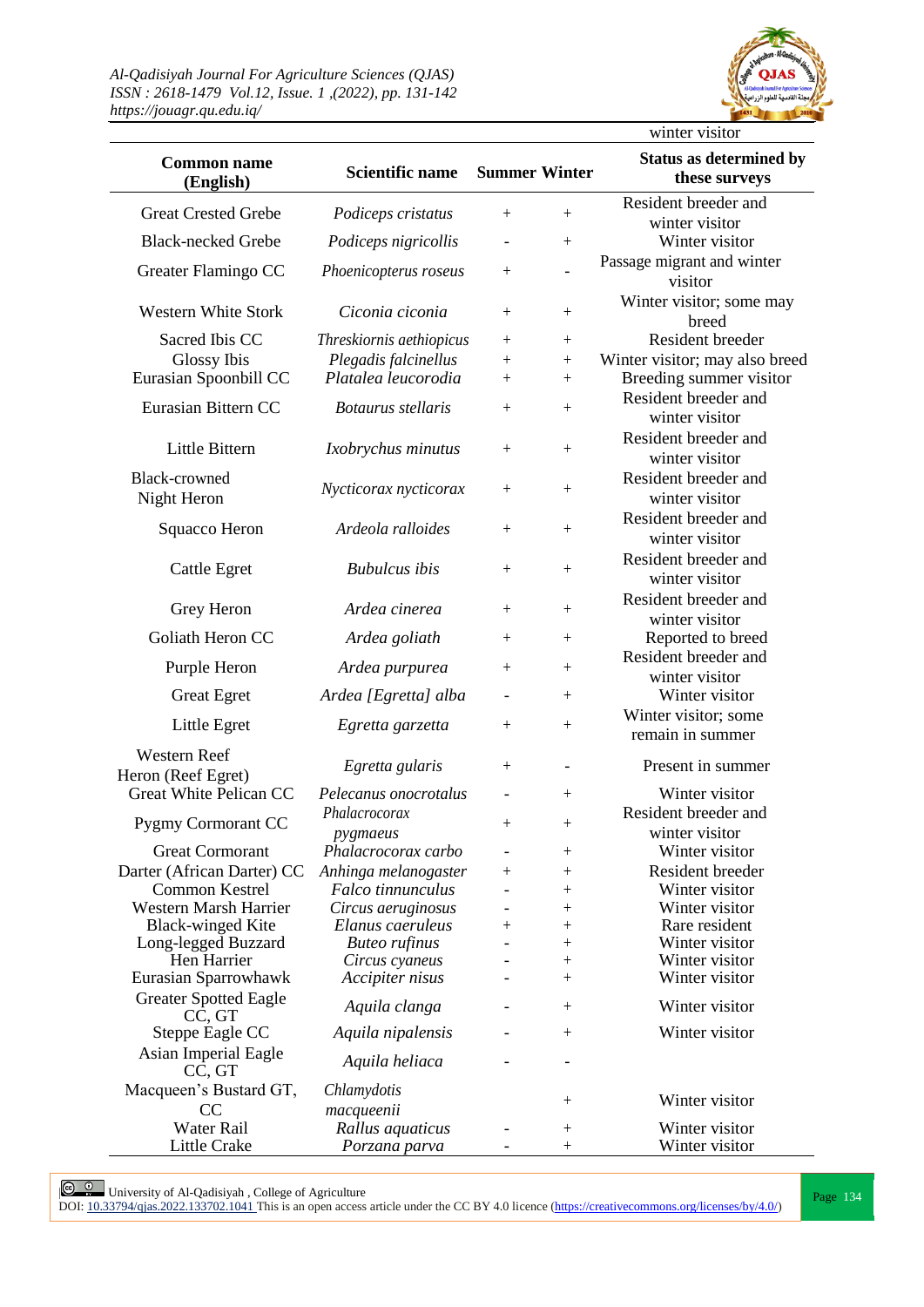

| <b>Common name</b><br>(English) | <b>Scientific name</b> | <b>Summer Winter</b>             |                  | <b>Status as determined by</b><br>these surveys |
|---------------------------------|------------------------|----------------------------------|------------------|-------------------------------------------------|
| <b>Spotted Crake</b>            | Porzana porzana        | $\equiv$                         | $+$              | Winter visitor                                  |
| Purple Swamphen CC              | Porphyrio porphyrio    | $+$                              | $\boldsymbol{+}$ | Resident breeder                                |
| Common Moorhen                  |                        |                                  |                  | Resident breeder and                            |
|                                 | Gallinulua chloropus   | $+$                              |                  | winter visitor                                  |
| Eurasian Coot                   | Fulica atra            |                                  |                  | Resident breeder and                            |
|                                 |                        | $+$                              | $\boldsymbol{+}$ | winter visitor                                  |
| Crab-plover CC                  | Dromas ardeola         | $+$                              |                  | Possibly resident, but only                     |
|                                 |                        |                                  |                  | recorded in summer                              |
| <b>Black-winged Stilt</b>       | Himantopus             | $^{+}$                           |                  | Resident breeder and                            |
|                                 | himantopus             |                                  |                  | winter visitor                                  |
| Pied Avocet (Avocet)            | Recurvirostra avosetta | $+$                              |                  | Resident breeder and                            |
|                                 |                        |                                  |                  | winter visitor                                  |
| Northern Lapwing                | Vanellus vanellus      |                                  | $^{+}$           | Winter visitor                                  |
| Spur-winged Lapwing CC          | Vanellus spinosus      | $\begin{array}{c} + \end{array}$ |                  | Resident breeder and                            |
|                                 |                        |                                  |                  | winter visitor                                  |
| Red-wattled Lapwing             | Vanellus indicus       | $\boldsymbol{+}$                 | $\boldsymbol{+}$ | Resident breeder and                            |
|                                 |                        |                                  |                  | winter visitor                                  |
| White-tailed Lapwing CC         | Vanellus leucurus      | $^{+}$                           | $\boldsymbol{+}$ | Resident breeder and                            |
|                                 | Charadrius hiaticula   |                                  |                  | winter visitor<br>Winter visitor                |
| <b>Common Ringed Plover</b>     |                        |                                  | $^{+}$           | Winter visitor; some may                        |
| Little Ringed Plover            | Charadrius dubius      | $+$                              | $\boldsymbol{+}$ | breed                                           |
|                                 | Charadrius             |                                  |                  | Resident breeder and                            |
| <b>Kentish Plover</b>           | alexandrinus           | $^{+}$                           |                  | winter visitor                                  |
| Common Snipe                    | Gallinago gallinago    |                                  |                  | Winter visitor                                  |
| Black-tailed Godwit CC,         | Limosa limosa          |                                  | $^{+}$           | Winter visitor                                  |
| <b>GT</b>                       |                        |                                  |                  |                                                 |
| <b>Bar-tailed Godwit</b>        | Limosa lapponica       |                                  | $^{+}$           | Winter visitor                                  |
| Whimbrel                        | Numenius phaeopus      | $^{+}$                           |                  | Winter visitor; some<br>remain in summer        |
|                                 |                        |                                  |                  | Winter visitor; some                            |
| Eurasian Curlew CC              | Numenius arquata       | $^{+}$                           | $^+$             | remain in summer                                |
| Spotted Redshank                | Tringa erythropus      |                                  |                  | Winter visitor                                  |
|                                 |                        |                                  |                  | Winter visitor; some                            |
| <b>Common Redshank</b>          | Tringa totanus         | $\boldsymbol{+}$                 |                  | remain in summer                                |
| Marsh Sandpiper                 | Tringa stagnatilis     |                                  | $\boldsymbol{+}$ | Winter visitor                                  |
| <b>Common Greenshank</b>        |                        |                                  |                  | Winter visitor; some                            |
|                                 | Tringa nebularia       | $^{+}$                           |                  | remain in summer                                |
| Green Sandpiper                 | Tringa ochropus        |                                  |                  | Winter visitor                                  |
| Wood Sandpiper                  | Tringa glareola        |                                  | $^{+}$           | Winter visitor                                  |
| Common Sandpiper                | Actitis hypoleucos     | $^{+}$                           |                  | Winter visitor; some                            |
|                                 |                        |                                  |                  | remain in summer                                |
|                                 |                        |                                  |                  | Recorded in summer, but these                   |
| <b>Ruddy Turnstone</b>          | Arenaria interpres     | $^{+}$                           |                  | are wintering birds that have                   |
|                                 |                        |                                  |                  | not returned                                    |
| <b>Little Stint</b>             | Calidris minuta        | $^{+}$                           | $\! + \!$        | Winter visitor; some                            |
| Temminck's Stint                | Calidris temminckii    |                                  |                  | remain in summer<br>Winter visitor              |
|                                 |                        |                                  | $^+$             | Winter visitor; some                            |
| <b>Curlew Sandpiper</b>         | Calidris ferruginea    | $^{+}$                           | $^+$             | remain in summer                                |
| Dunlin                          | Calidris alpina        |                                  | $^{+}$           | Winter visitor                                  |

**Page 135** University of Al-Qadisiyah , College of Agriculture<br>DOI: <u>10.33794/qjas.2022.133702.1041</u> This is an open access article under the CC BY 4.0 licence (https://creativecommons.org/licenses/by/4.0/)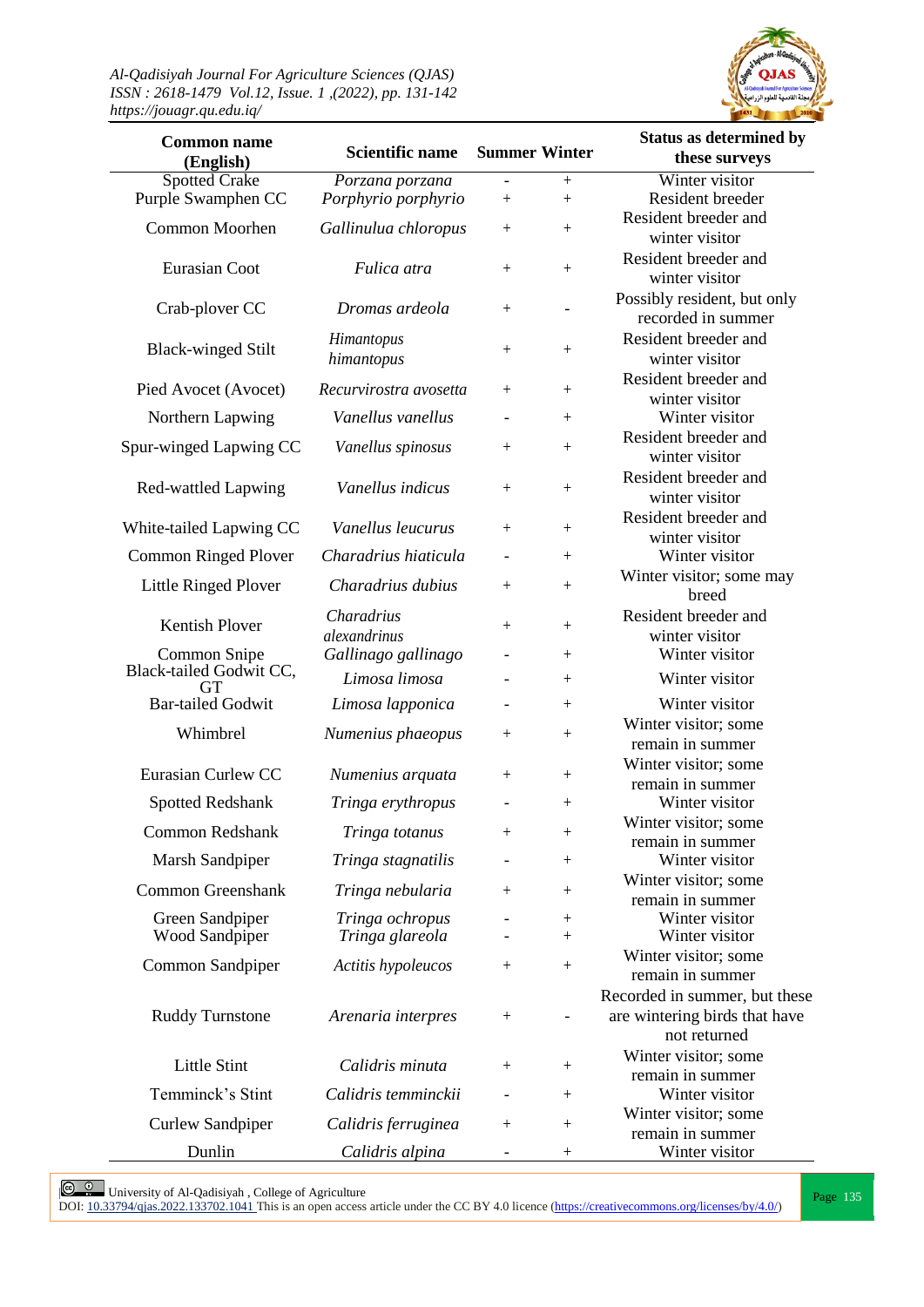

| <b>Common name</b><br>(English)                                         | <b>Scientific name</b>                                         | <b>Summer Winter</b>                         |                                                                | <b>Status as determined by</b><br>these surveys               |
|-------------------------------------------------------------------------|----------------------------------------------------------------|----------------------------------------------|----------------------------------------------------------------|---------------------------------------------------------------|
| Ruff<br><b>Collared Pratincole CC</b><br>Yellow-legged Gull             | Philomachus pugnax<br>Glareola pratincola<br>Larus michahellis | $\boldsymbol{+}$<br>$\overline{\mathcal{L}}$ | $^{+}$<br>$\overline{\phantom{a}}$<br>$\overline{\mathcal{L}}$ | Winter visitor<br>Breeding summer visitor<br>Status uncertain |
| Armenian Gull CC                                                        | Larus armenicus                                                | $+$                                          | $^{+}$                                                         | Winter visitor; some<br>remain in summer                      |
|                                                                         |                                                                |                                              |                                                                | Winter visitor                                                |
| Lesser Black-backed Gull<br>White-headed Gull sp.<br>Great Black-headed | Larus fuscus graellsi<br>Larus sp                              |                                              | $^{+}$<br>$^{+}$                                               |                                                               |
| Gull (Pallas's Gull)                                                    | Larus ichthyaetus                                              |                                              | $+$                                                            | Winter visitor                                                |
| Common Black-headed<br>Gull                                             | Larus ridibundus                                               | $^{+}$                                       | $^{+}$                                                         | Winter visitor; some<br>remain in summer                      |
| Slender-billed Gull CC                                                  | Larus genei                                                    | $^{+}$                                       | $^{+}$                                                         | Resident breeder and                                          |
|                                                                         |                                                                |                                              |                                                                | winter visitor                                                |
| Little Gull                                                             | Larus minutus                                                  |                                              | $^{+}$                                                         | Winter visitor                                                |
| Gull-billed Tern                                                        | Gelochelidon [Sterna]<br>nilotica                              | $^{+}$                                       | $^{+}$                                                         | Winter visitor and breeding<br>resident                       |
| Caspian Tern CC                                                         | Hydroprogne [Sterna]<br>caspia                                 | $^{+}$                                       | $\boldsymbol{+}$                                               | Winter visitor; also recorded in<br>summer                    |
| Common Tern                                                             | Sterna hirundo                                                 | $\boldsymbol{+}$                             | $\overline{\phantom{0}}$                                       | Breeding summer visitor                                       |
| White-cheeked Tern                                                      | Sterna repressa                                                | $\boldsymbol{+}$                             |                                                                | Status uncertain                                              |
| Little Tern                                                             | Sternula [Sterna]<br>albifrons                                 | $^{+}$                                       | $\overline{\phantom{0}}$                                       | Breeding summer visitor                                       |
| Whiskered Tern                                                          | Chlidonias hybrida                                             | $^{+}$                                       | $^{+}$                                                         | Breeding resident and                                         |
|                                                                         |                                                                |                                              |                                                                | winter visitor                                                |
| <b>Black Tern</b>                                                       | Chlidonias niger                                               | $^{+}$                                       | $\overline{\phantom{a}}$                                       | Vagrant                                                       |
| Pin-tailed Sandgrouse CC<br>Spotted Sandgrouse CC                       | Pterocles alchata<br>Pterocles senegallus                      | $^{+}$<br>$^{+}$                             | $\blacksquare$                                                 | Breeding resident<br>Breeding resident                        |
|                                                                         |                                                                |                                              |                                                                | Probably a breeding                                           |
| <b>Rock Dove</b>                                                        | Columba livia                                                  | $^{+}$                                       | $\qquad \qquad -$                                              | resident                                                      |
| <b>Stock Dove</b>                                                       | Columba oenas                                                  | $\overline{\phantom{a}}$                     | $^{+}$                                                         | Winter visitor                                                |
| Common Woodpigeon                                                       | Columba palumbus                                               |                                              | $^{+}$                                                         | Winter visitor                                                |
| <b>Eurasian Collared Dove</b>                                           | Streptopelia decaocto                                          |                                              | $^{+}$                                                         | Probably a breeding                                           |
|                                                                         |                                                                |                                              |                                                                | resident                                                      |
| <b>Laughing Dove</b>                                                    | Streptopelia senegalensis                                      |                                              | $^{+}$                                                         | Probably a breeding<br>resident                               |
| Egyptian Nightjar                                                       | Caprimulgus aegyptius                                          | $^{+}$                                       |                                                                | Breeding summer visitor                                       |
| <b>Indian Roller</b>                                                    | Coracias benghalensis                                          | $\boldsymbol{+}$                             |                                                                | Breeding summer visitor                                       |
| White-throated Kingfisher                                               | Halcyon smyrnensis                                             | $^{+}$                                       | $^{+}$                                                         | Breeding resident                                             |
| Common Kingfisher                                                       | Alcedo atthis                                                  | $^{+}$                                       | $+$                                                            | Winter visitor; also recorded in                              |
| Pied Kingfisher                                                         | Ceryle rudis                                                   | $^{+}$                                       | $^{+}$                                                         | summer<br>Breeding resident                                   |
| <b>Blue-cheeked Bee-eater</b>                                           | Merops [superciliosus]<br>persicus                             | $^{+}$                                       |                                                                | Breeding summer visitor                                       |
| Eurasian Hoopoe                                                         | Upupa epops                                                    | $^{+}$                                       |                                                                | Status uncertain                                              |
| Daurian/Turkestan Shrike                                                | Lanius isabellinus                                             |                                              | $^{+}$                                                         | Winter visitor                                                |
| Great Grey Shrike/<br>Southern Grey<br>Shrike                           | Lanius excubitor/<br>meridionalis                              |                                              | $^{+}$                                                         | Winter visitor                                                |
| Eurasian Magpie                                                         | Pica pica                                                      |                                              | $^{+}$                                                         | Winter visitor                                                |
| Rook                                                                    | Corvus frugilegus                                              |                                              | $^{+}$                                                         | Winter visitor                                                |

**Page 136** University of Al-Qadisiyah , College of Agriculture<br>DOI: <u>10.33794/qjas.2022.133702.1041</u> This is an open access article under the CC BY 4.0 licence (https://creativecommons.org/licenses/by/4.0/)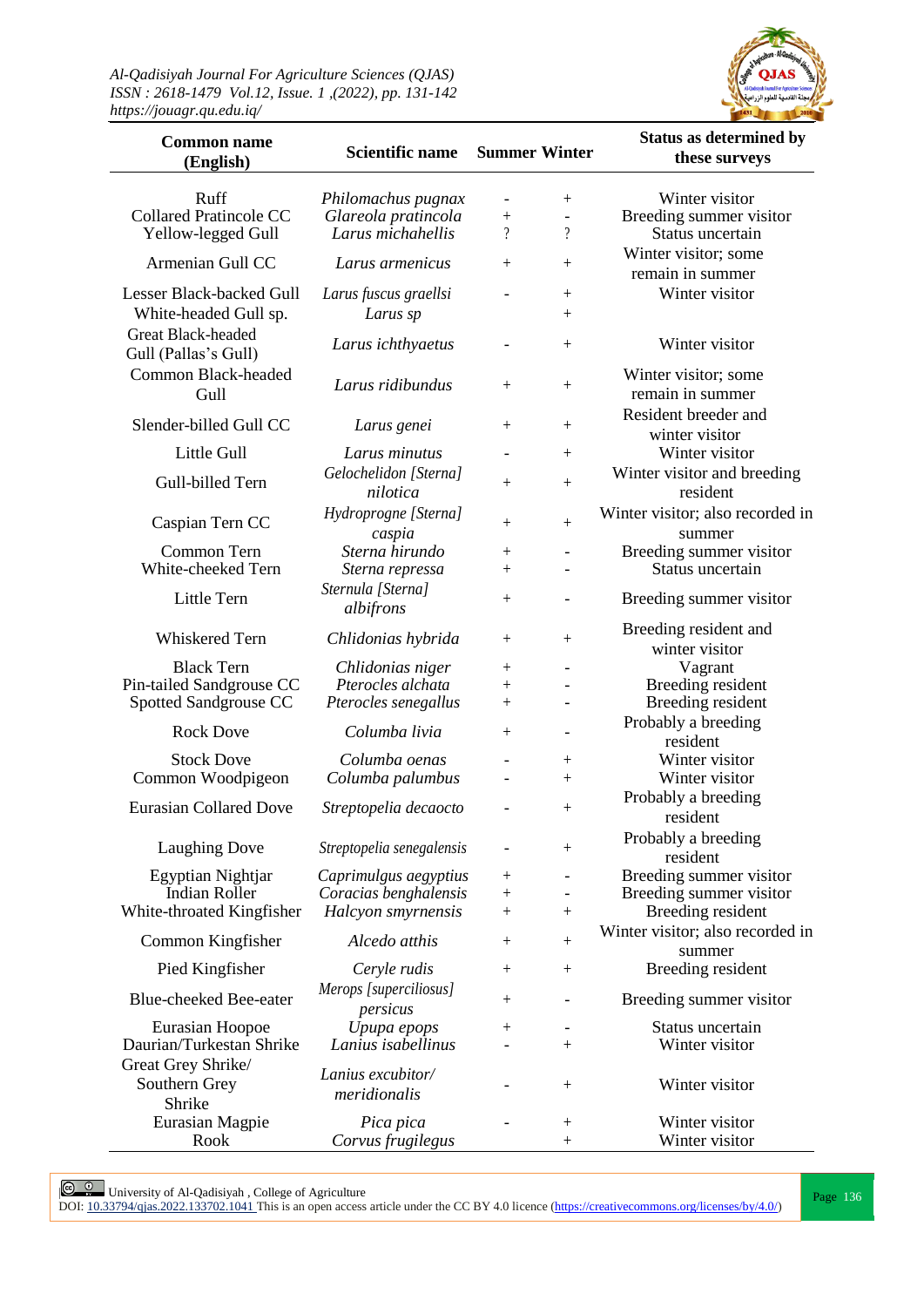

| <b>Common name</b><br>(English)              | <b>Scientific name</b>                     | <b>Summer Winter</b>     |                              | <b>Status as determined by</b><br>these surveys |
|----------------------------------------------|--------------------------------------------|--------------------------|------------------------------|-------------------------------------------------|
| Hooded Crow CC,                              |                                            |                          |                              | Probably a breeding                             |
| <b>Endemic Race</b>                          | Corvus [corone] cornix                     | $^{+}$                   | $+$                          | resident                                        |
| Grey Hypocolius                              |                                            |                          |                              | Breeding resident and                           |
| CC, Endemic                                  | Hypocolius ampelinus                       | $^{+}$                   | $\boldsymbol{+}$             | winter visitor                                  |
| <b>Sand Martin</b><br>Riparia riparia        |                                            | $^{+}$                   | $\overline{\phantom{a}}$     | Breeding summer visitor                         |
|                                              |                                            |                          |                              | Probably a breeding                             |
| <b>Barn Swallow</b>                          | Hirundo rustica                            | $^{+}$                   |                              | summer visitor                                  |
|                                              |                                            |                          |                              | Probably a breeding                             |
| Greater Hoopoe-Lark                          | Alaemon alaudipes                          | $^{+}$                   |                              | resident; not yet recorded                      |
|                                              |                                            |                          |                              | in winter                                       |
|                                              |                                            |                          |                              | Probably a breeding                             |
| Desert Lark                                  | Ammomanes deserti                          |                          | $^{+}$                       | resident; not yet recorded                      |
|                                              |                                            |                          |                              | in summer                                       |
| <b>Crested Lark</b>                          | Galerida cristata                          | $^{+}$                   | $^{+}$                       | Breeding resident                               |
|                                              |                                            |                          |                              | Status uncertain; probably a                    |
| Eurasian Skylark                             | Alauda arvensis                            | $\overline{+}$           | $\overline{\phantom{a}}$     | winter visitor that occasional-                 |
|                                              |                                            |                          |                              | ly remains in summer                            |
|                                              |                                            |                          |                              | Probably a breeding resident;                   |
| <b>Zitting Cisticola</b>                     | Cisticola juncidis                         |                          | $^{+}$                       | not yet observed in summer                      |
| Graceful Prinia                              | Prinia gracilis                            | $^+$                     | $^{+}$                       | Breeding resident                               |
| White-cheeked Bulbul CC                      | Pycnonotus leucogenys                      | $^{+}$                   |                              | Breeding resident                               |
| Cetti's Warbler                              | Cettia cetti                               | $\overline{\phantom{a}}$ | $\overline{+}$               | Winter visitor                                  |
| <b>Basra Reed Warbler</b><br>CC, GT, Endemic | Acrocephalus griseldis                     | $^{+}$                   | $\overline{\phantom{a}}$     | Breeding summer visitor                         |
|                                              | Acrocephalus                               |                          |                              |                                                 |
| <b>Great Reed Warbler</b>                    | arundinaceus                               | $^{+}$                   | $\overline{\phantom{m}}$     | Breeding summer visitor                         |
| <b>Clamorous Reed Warbler</b>                | Acrocephalus stentoreus                    | $^+$                     |                              | Breeding summer visitor                         |
| Eurasian Reed Warbler                        | Acrocephalus scirpaceus                    | $\overline{+}$           | $\overline{\phantom{a}}$     | Breeding summer visitor                         |
| Chiffchaff                                   | Phylloscopus collybita                     | $\overline{\phantom{a}}$ | $^+$                         | Winter visitor                                  |
| Iraq Babbler CC, Endemic                     | Turdoides altirostris<br>Turdoides caudata | $^+$                     | $^+$                         | Breeding resident                               |
| Common Babbler<br><b>Common Starling</b>     | Sturnus vulgaris                           | $\boldsymbol{+}$         | $\hspace{0.1mm} +$<br>$^{+}$ | Breeding resident<br>Winter visitor             |
| Common Blackbird                             | Turdus merulus                             |                          | $^{+}$                       | Winter visitor                                  |
| European Robin                               | Erithacus rubecula                         |                          | $^{+}$                       | Winter visitor                                  |
| Bluethroat                                   | Luscinia svecica                           |                          | $^{+}$                       | Winter visitor                                  |
| Rufous-tailed                                |                                            |                          |                              |                                                 |
| <b>Scrub Robin</b>                           | Cercotrichas galactotes                    | $\boldsymbol{+}$         |                              | Breeding summer visitor                         |
| <b>Black Redstart</b>                        | Phoenicurus ochruros                       |                          | $^{+}$                       | Winter visitor                                  |
| Eurasian Stonechat                           | Saxicola torquatus (S.                     |                          |                              | Winter visitor                                  |
|                                              | rubicola)                                  |                          | $^{+}$                       |                                                 |
| <b>Isabelline Wheatear</b>                   | Oenanthe isabellina                        |                          |                              | Winter visitor: some may                        |
|                                              |                                            | $^+$                     | $^{+}$                       | remain to breed                                 |
| Desert Wheatear                              | Oenanthe deserti                           |                          | $^+$                         | Winter visitor                                  |
| <b>House Sparrow</b>                         | Passer domesticus                          | $^{+}$                   | $^+$                         | Breeding resident                               |
| Spanish Sparrow                              | Passer hispaniolensis                      |                          | $\boldsymbol{+}$             | Winter visitor                                  |
| Dead Sea Sparrow CC                          | Passer moabiticus                          | $^{+}$                   | $\boldsymbol{+}$             | Breeding resident                               |
| Chestnut-shouldered                          | Gymnoris [Petronia]                        | $^+$                     |                              | Breeding summer visitor                         |
| Petronia                                     | xanthocollis                               |                          |                              |                                                 |
| <b>Western Yellow</b>                        | Motacilla flava                            | $^+$                     |                              | Status uncertain; summer                        |
| Wagtail                                      |                                            |                          |                              | visitor that may breed                          |
| White Wagtail<br><b>Tawny Pipit</b>          | Motacilla alba<br>Anthus campestris        |                          | $^{+}$<br>$\boldsymbol{+}$   | Winter visitor<br>Winter visitor                |
|                                              |                                            |                          |                              |                                                 |

**Page 137** University of Al-Qadisiyah , College of Agriculture<br>DOI: <u>10.33794/qjas.2022.133702.1041</u> This is an open access article under the CC BY 4.0 licence (https://creativecommons.org/licenses/by/4.0/)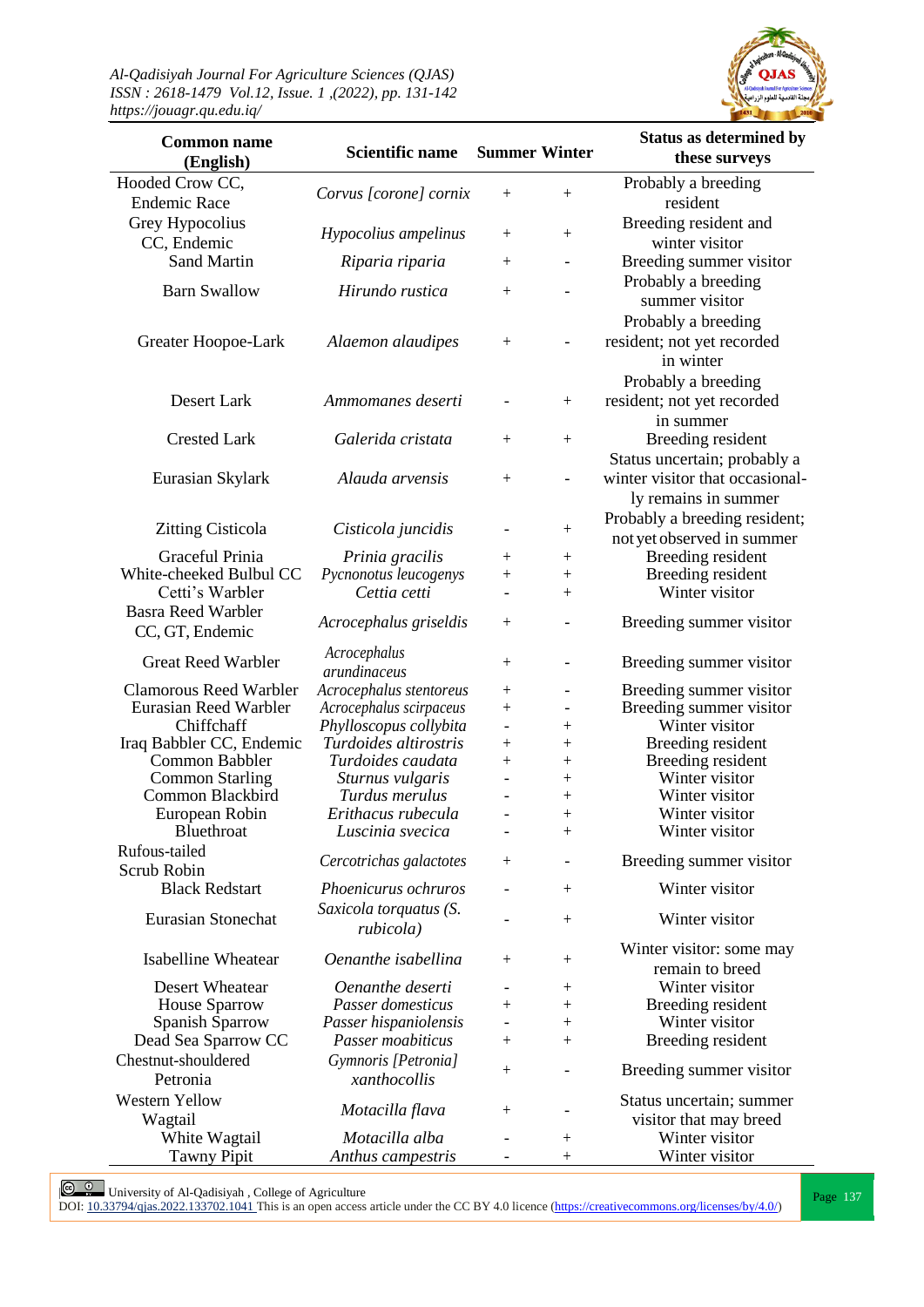

| <b>Common name</b><br>(English) | Scientific name                 | <b>Summer Winter</b> | <b>Status as determined by</b><br>these surveys |
|---------------------------------|---------------------------------|----------------------|-------------------------------------------------|
| Water Pipit                     | Anthus spinoletta               | $+$                  | Winter visitor; some<br>remain in summer.       |
| <b>Reed Bunting</b>             | Emberiza aureala                | $^{+}$               | Winter visitor                                  |
| Corn Bunting                    | Emberiza [Miliaria]<br>calandra | $^{+}$               | Winter visitor                                  |

 $GT =$  globally threatened,  $CC =$  conservation concern

**Table 2.** Migratory wild Birds recorded during surveys in Syria during the last 20 year.

| <b>Common name (English)</b> | <b>Scientific name</b>            |
|------------------------------|-----------------------------------|
| Little grebe                 | Tachybaptus ruficollis ruficollis |
| Red-necked grebe             | Podiceps grisegena                |
| Great crested grebe          | Podiceps cristatus cristatus      |
| Horned grebe                 | Podiceps auritus auritus          |
| Black-necked grebe           | Podiceps nigricollis              |
| Soft-plumaged petrel         | Pterodroma mollis                 |
| Streaked shearwater          | Calonectris leucomelas            |
| Cory's shearwater            | Calonectris borealis              |
| Flesh-footed shearwater      | Puffinus carneipes                |
| Great shearwater             | Puffinus gravis                   |
| Sooty shearwater             | Puffinus griseus                  |
| Manx shearwater              | Puffinus puffinus                 |
| Balearic shearwater          | Puffinus mauretanicus             |
| European storm petrel        | Hydrobates pelagicus              |
| Leach's storm petrel         | Oceanodroma leucorhoa             |
| Swinhoe's storm petrel       | Oceanodroma monorhis              |
| Red-billed tropicbird        | Phaethon aethereus                |
| Great white pelican          | Pelecanus onocrotalus             |
| Northern gannet              | Morus bassanus                    |
| European shag                | Phalacrocorax aristotelis         |
| Pygmy cormorant              | Microcarbo pygmeus                |
| African darter               | Anhinga rufa                      |
| Lesser frigatebird           | Fregata ariel                     |
| Grey heron                   | Ardea cinerea                     |
| <b>Black-headed heron</b>    | Ardea melanocephala               |
| Purple heron                 | Ardea purpurea                    |
| <b>Black</b> heron           | Egretta ardesiaca                 |
| Intermediate egret           | Mesophoyx intermedia              |
| Yellow-billed stork          | Mycteria ibis                     |
| <b>Black stork</b>           | Ciconia nigra                     |
| White stork                  | Ciconia ciconia                   |
| Northern bald ibis           | Geronticus eremita                |
| Mute swan                    | Cygnus olor                       |
| Greater white-fronted goose  | Anser albifrons                   |
| Lesser white-fronted goose   | Anser erythropus                  |
| Greylag goose                | Anser anser                       |
| Taiga bean goose             | Anser fabalis                     |
| Red-breasted goose           | Branta ruficollis                 |
| Cotton pygmy goose           | Nettapus coromandelianus          |
| <b>Falcated duck</b>         | Anas falcata                      |
| Eurasian wigeon              | Anas penelope                     |

**Page 138** University of Al-Qadisiyah, College of Agriculture<br>DOI: <u>10.33794/qjas.2022.133702.1041</u> This is an open access article under the CC BY 4.0 licence (https://creativecommons.org/licenses/by/4.0/)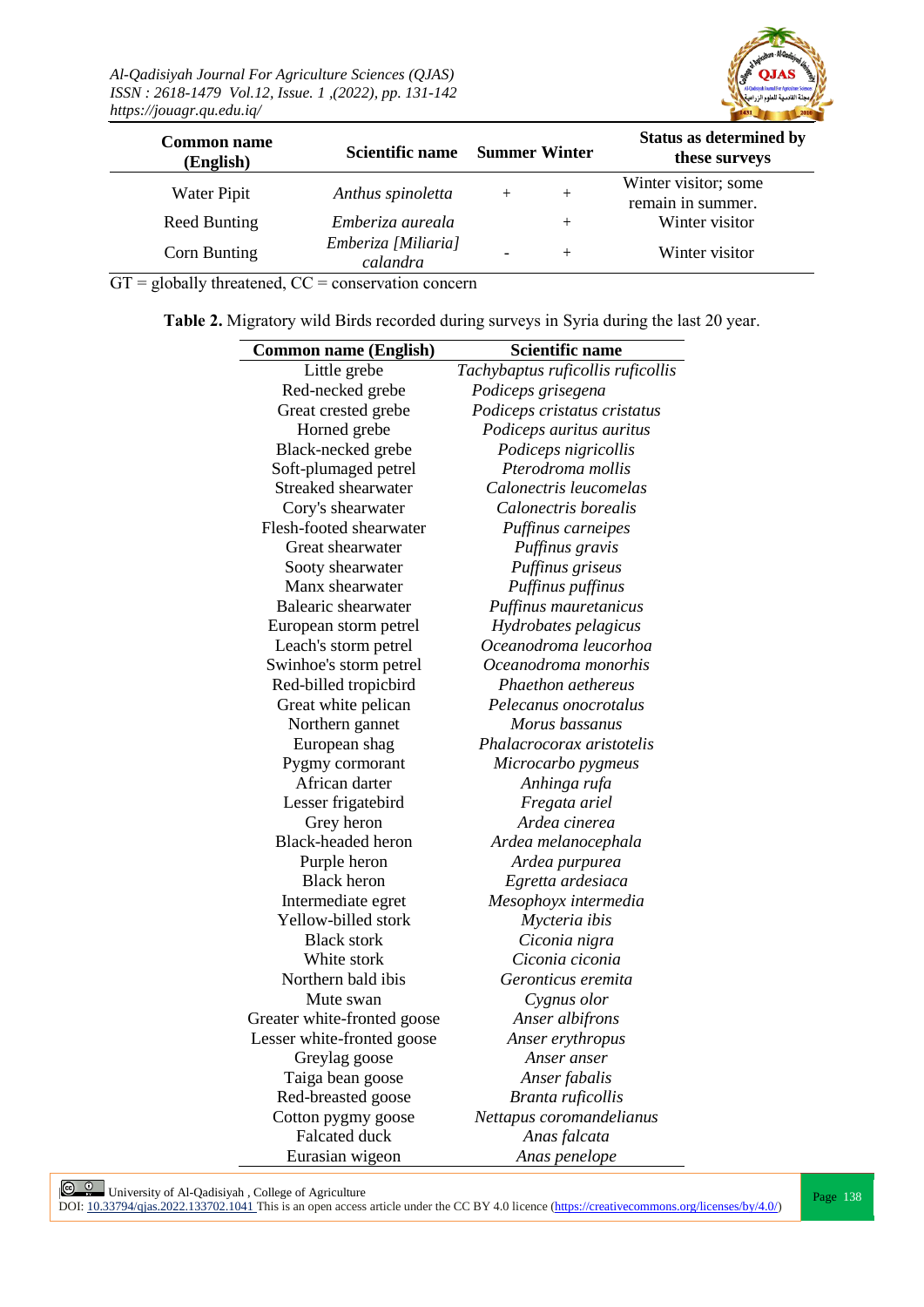*Al-Qadisiyah Journal For Agriculture Sciences (QJAS) ISSN : 2618-1479 Vol.12, Issue. 1 ,(2022), pp. 131-142 https://jouagr.qu.edu.iq/*



| <b>Common name (English)</b> | <b>Scientific name</b>  |
|------------------------------|-------------------------|
| Eurasian teal                | Anas crecca             |
| Northern pintail             | Anas acuta              |
| Northern shoveler            | Anas clypeata           |
| Common pochard               | Aythya ferina           |
| Crested honey buzzard        | Pernis ptilorhyncus     |
| Red kite                     | Milvus milvus           |
| Egyptian vulture             | Neophron percnopterus   |
| Cinereous vulture            | Aegypius monachus       |
| Shikra                       | Accipiter badius        |
| Common buzzard               | <b>Buteo</b> buteo      |
| Gambel's quail               | Callipepla gambelii     |
| Chukar partridge             | Alectoris chukar        |
| Sand partridge               | Ammoperdix heyi         |
| Corn crake                   | Crex crex               |
| Great bustard                | Otis tarda              |
| Little bustard               | Tetrax tetrax           |
| Pied avocet                  | Recurvirostra avosetta  |
| Northern lapwing             | Vanellus vanellus       |
| Grey plover                  | Pluvialis squatarola    |
| Black-tailed godwit          | Limosa limosa           |
| Red-necked stint             | Calidris ruficollis     |
| White-eared Bulbul           | Pycnonotus leucotis     |
| <b>Bohemian Waxwing</b>      | Bombycilla garrulus     |
| Alpine Accentor              | Prunella collaris       |
| Pallas's Leaf Warbler        | Phylloscopus proregulus |
| Paddyfield Warbler           | Acrocephalus agricola   |
| Willow Warbler               | Phylloscopus trochilus  |
| Common Chiffchaff            | Phylloscopus collybita  |
| Common Whitethroat           | Sylvia communis         |
| Arabian Warbler              | Sylvia leucomelaena     |
| <b>Collared Flycatcher</b>   | Ficedula albicollis     |
| Semicollared Flycatcher      | Ficedula semitorquata   |
| White-throated Robin         | Irania gutturalis       |
| <b>Black Wheatear</b>        | Oenanthe leucura        |
| Red-tailed Wheatear          | Oenanthe chrysopygia    |
| Iraq Babbler                 | Turdoides altirostris   |
| Wallcreeper                  | Tichodroma muraria      |
| Red-backed Shrike            | Lanius collurio         |
| Eurasian Jay                 | Garrulus glandarius     |
| Red-headed Bunting           | Emberiza bruniceps      |
| European Goldfinch           | Carduelis carduelis     |
| Syrian Serin                 | Serinus syriacus        |
|                              |                         |

## **3. The Threatened and Red List Migratory Birds**

As previously mentioned about the tremendous biodiversity of migratory wild birds in the two countries, some species were exposed to some dangers, which ultimately led to the consideration of these species as globally threatened with extinction. Some studies point to the eight most important species in Iraq, which may be put into the context: Marbled Duck (*Marmaronetta angustirostris*), Ferruginous Duck (*Aythya nyroca*), White-headed Duck (*Oxyura leucocephala*), Basra Reed Warbler (*Acrocephalus griseldis*), Black-tailed Godwit (*Limosa limosa*), Asian Imperial Eagle (*Aquila heliaca*), Greater Spotted Eagle (*Aquila clanga*) and Macqueen's Bustard (*Chlamydotis macqueenii*) (Figure 2). In contrast, some species have been considered in the context of conservation concern like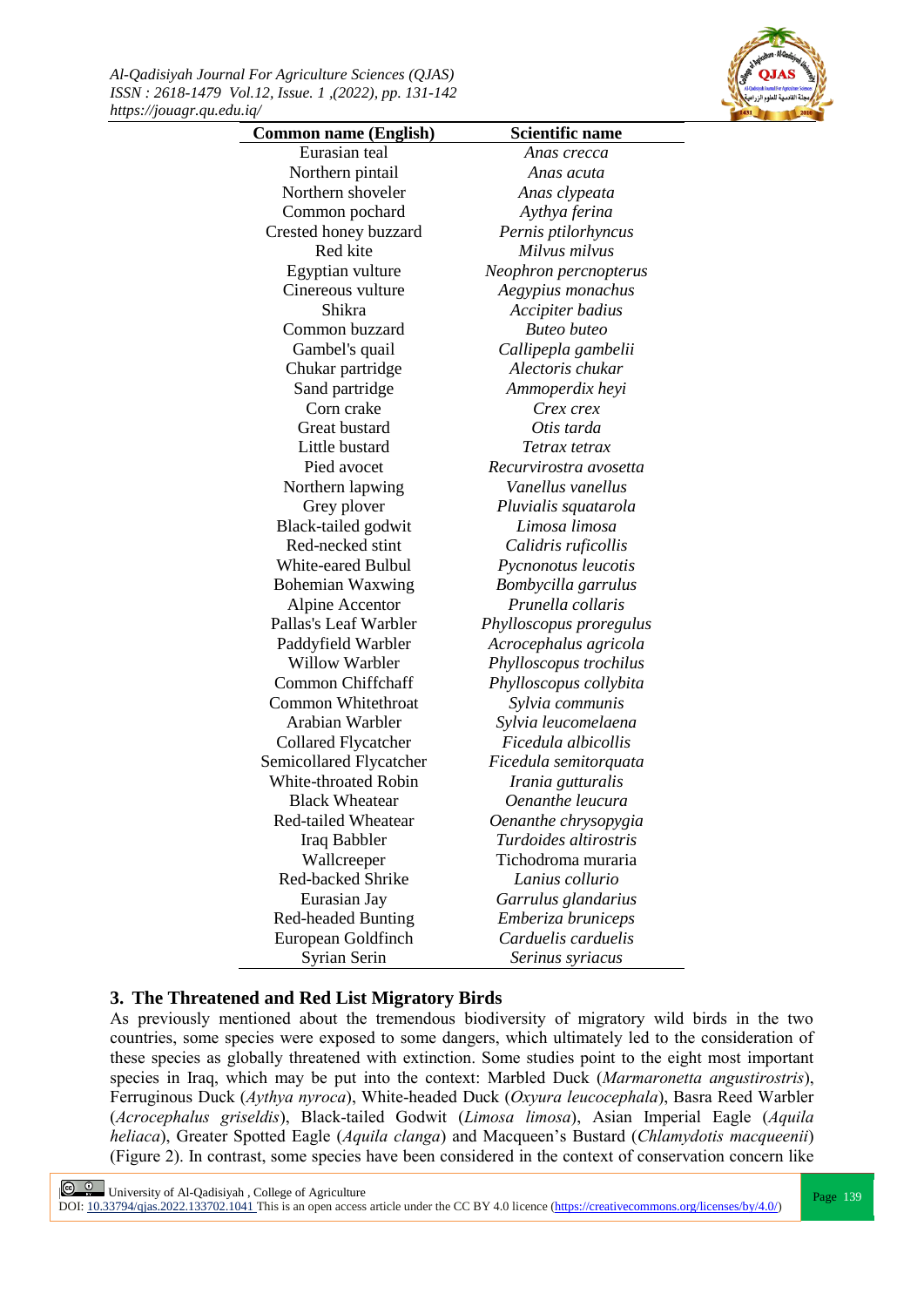

the Sacred Ibis (*Threskiornis aethiopicus*), Eurasian Bittern (*Botaurus stellaris*), Goliath Heron (*Ardea goliath*), Pygmy Cormorant (*Phalacrocorax pygmaeus*), African Darter (*Anhinga rufa*), Grey Hypocolius (*Hypocolius ampelinus*) and Iraq Babbler (*Turdoides altirostris*) (Figure 3). Some resources mentioned that some types fall into the previous contexts in Syria like the Red-rumped Swallow (*Hirundo daurica*), Pin-tailed Sandgrouse (*Pterocles alchata*), Bearded Vulture (*Gypaetus barbatus*), Steppe Eagle (*Aquila nipalensis*), Cream-coloured Courser (*Cursorius cursor*), Houbara bustard(*Otis tarda*) and Namaqua Dove (*Oena Capensis*) (Figure 4) .



Figure 2. The most important species of migratory wild birds in Iraq, which have been classified as globally threatened with extinction. A: Marbled Duck (*Marmaronetta angustirostris*), B: Ferruginous Duck (*Aythya nyroca*), C: White-headed Duck (*Oxyura leucocephala*), D: Basra Reed Warbler (*Acrocephalus griseldis*), E: Black-tailed Godwit (*Limosa limosa*), F: Asian Imperial Eagle (*Aquila heliaca*), G: Greater Spotted Eagle (*Aquila clanga*), H: Macqueen's Bustard (*Chlamydotis macqueenii*); source: <https://ebird.org/home>. source: [https://ebird.org](https://ebird.org/).



**Figure 3.** The most important species of migratory wild birds in Iraq, which have been have been considered in the context of conservation concern. A: Sacred Ibis (*Threskiornis aethiopicus*), B: Eurasian Bittern (*Botaurus stellaris*), C: Goliath Heron (*Ardea goliath*), D: Pygmy Cormorant (*Phalacrocorax pygmaeus*), E: African Darter (*Anhinga rufa*), F: Grey Hypocolius (*Hypocolius ampelinus*), G: Iraq Babbler (*Turdoides altirostris*); source: [https://ebird.org](https://ebird.org/home).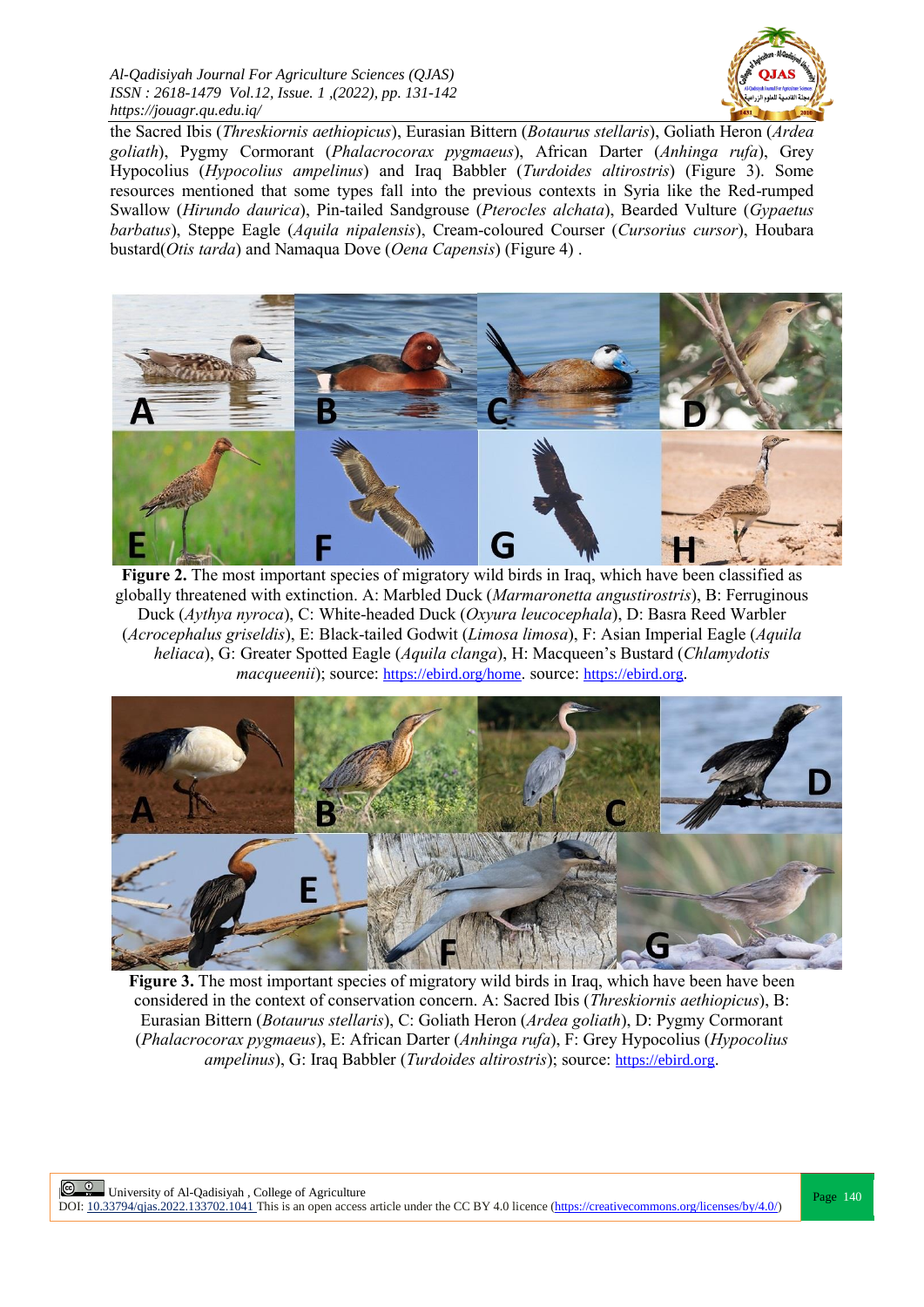



**Figure 4.** The most important species of migratory wild birds in Syria, which have been have been considered in the context of conservation concern and globally threatened with extinction. A: Redrumped Swallow (*Hirundo daurica*), B: Pin-tailed Sandgrouse (*Pterocles alchata*), C: Bearded Vulture (*Gypaetus barbatus*), D: Steppe Eagle (*Aquila nipalensis*), E: Cream-coloured Courser (*Cursorius cursor*), F: Houbara bustard(*Otis tarda*), G: Namaqua Dove (*Oena Capensis*); source: [https://ebird.org.](https://ebird.org/home)

# **4. Threatening Factors Affecting The Biodiversity of Immigrant Birds**

Currently, it can be confirmed that a decrease has occurred in the level of species and numbers of wild birds in both countries.

In the wild, birds face many threats to their survival. Many species are on the decline. Below is a summary of a number of these threats.

#### *4.1.Climate Changes*

Global warming and temperatures rise affect negatively migration cycle (12 and 13). After reaching the destinations, the birds rely on certain foods to live through the season. Breeding may succeed in some species, specifically the insect-eating songbirds. The reason could be the mismatch between the peak availability of food and the hatching of chicks. Also, climate change leads to changes in habitats, which causes re-distribution. Accordingly, some species are threatened by the nearly complete loss of their habitats (14).

#### *4.2.Diseases*

Like other birds, wild birds are affected by a range of diseases that limit their number and behavior in migration areas. In references, a group of infectious diseases that plague migratory birds are documented. Avian cholera can cause bird deaths in 12 hours, albeit 24–48 hour is typical. Salmonellosis which is resulting from a group of species of the genus Salmonella (i.e. *Salmonella Pullorum* and *Salmonella Gallinarum*) invades many bird species and loses their ability to move due to the severe toxic effect of bacteria. Among the bacterial diseases that affect migratory birds, digestive disease and wounds have also been documented like Avian botulism, Avian Tuberculosis, Avian chlamydiosis and Tularemia wild birds are severely affected by viral diseases, as they are either transmitters or are susceptible to degradation and death. Among the most dangerous viral diseases can be noted Newcastle disease virus, Avian pneumovirus, Egg drop syndrome virus and Duck plague virus (15).

#### *4.3.Demographic Changes*

This factor is more dangerous than the two mentioned above because the different circumstances that the two countries went through led to a severe demographic change. The increasing process of establishing the buildings in villages and countryside has negatively affected the migration of birds,